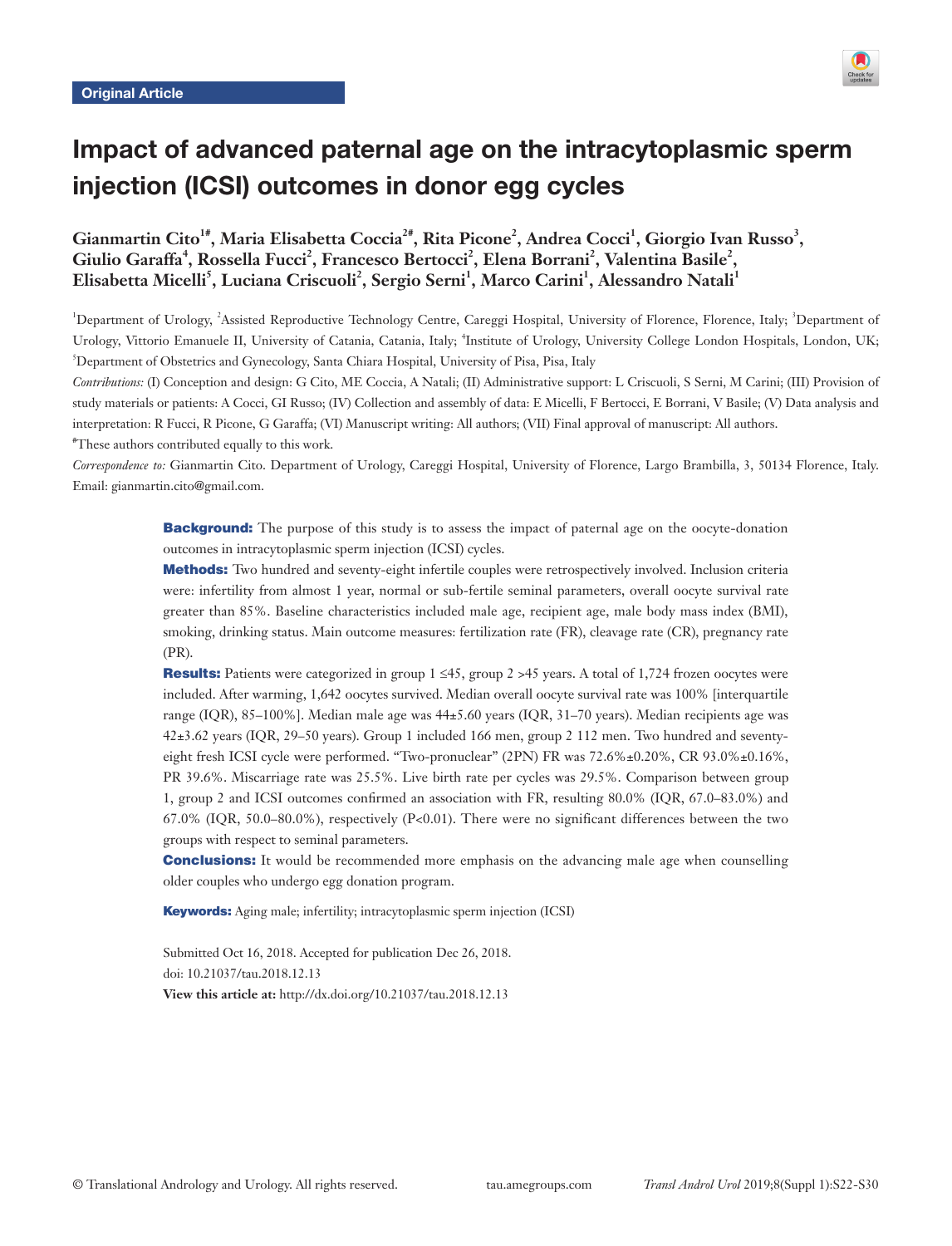### Introduction

The last two decades have been characterized by a steady increase of paternal and maternal age (1). This phenomenon is likely to be secondary to a variety of factors, including increased life expectancy, the changing role of women in society, the absence of supportive family policies, economic uncertainty and the availability of assisted reproductive technologies (ARTs) (2).

While the impact of advancing female age on reproduction is widely recognized, very little is known regarding the influence of paternal age (3,4). Advanced maternal age is proved to be associated with decreased fertilization and implantation rates, just like higher miscarriages rates. This could be a consequence of the increase of chromosomal abnormalities in oocytes and embryos (5-8). Also increased rates of pregnancy complications, congenital anomalies or perinatal mortality were reported in literature (9,10). On the other hand, the effect of paternal age on both sperm characteristics and reproductive outcomes has not been adequately investigated.

The exact knowledge of paternal age role is fundamental for the correct counselling of older couples, in order to predict the successful chances of an ART treatment.

Previous studies have demonstrated that the quality of the semen in terms of volume (11), total sperm count (12), sperm motility (13), sperm morphology (14) or sperm DNA integrity (15) is inversely related with male age. This aspect can be possibly explained by sperm DNA damage due to methylation (16) and to exposure to reactive oxygen species (ROS) (17-19). Some recent papers indicate a direct correlation between men age and risk of DNA damage (20), spontaneous abortion (21), stillbirth (22), foetal death (23), birth defects (24), low birth weight, impaired neurocognitive development, epilepsy, schizophrenia, and several types of malignancies (25).

Although the evidence shows that age negatively affects seminal parameters, results of the impact of male age on the outcomes of assisted reproduction are conflicting (26,27).

This is because it can be difficult to assess the impact of paternal age by examining the reproductive outcomes in the whole population or in couples undergoing autologous in vitro fertilization (IVF) cycles. In this regard, maternal age and ovarian hyperstimulation, as well as embryo development represent possible bias (28). For this reason, the ovum donation model represents a better model since all the oocytes are collected from young women, reducing the confounding factor associated with the oocyte quality. Nevertheless, it is not possible to eliminate the adverse effects caused by endometrial aging or uterine factors (29).

Overall, the majority of reports assessing the effect of male aging on reproductive outcomes have not found statistically significant correlation between male age and rate of fertilization, implantation, pregnancy, miscarriage, or live birth (30-34).

Thus, the aim of our study was to assess the impact of paternal age on the oocyte-donation outcomes in intracytoplasmic sperm injection (ICSI) cycles, after selecting only cycles with overall oocyte survival rate greater than 85%.

## **Methods**

#### *Study population*

Data of 278 couples who underwent fertility treatment at the ARTs Centre of the University of Florence (Italy) between January 2016 and December 2017 were retrospectively reviewed. All the patients gave a written consent to agree on having their data included into the study. All couples had a history of primary infertility with a severe female infertility factor, including diminished ovarian reserve, poor response to ovarian stimulation, chromosome aberration, repeated failure of IVF cycles or premature ovarian failure. In all cases, a donor egg was utilized to perform an ICSI cycle using ejaculated spermatozoa by fresh. Only couples with a donor egg program were included in this series in order to standardize female characteristics and to reduce all possible confounding factors associated with egg quality.

All anonymous oocyte donors were <25 years of age (range, 18–25 years) at the time of participation and fulfilled the standard screening criteria as outlined by the American Society of Reproductive Medicine (ASRM). All these women were healthy, had normal menstrual cycles and no gynaecological pathologies.

Inclusion criteria were: infertility from almost one year, presence of normal or sub-fertile seminal parameters in almost two seminal analyses (according to 2010 WHO guidelines), an overall oocyte survival rate after thawing greater than 85%. Only couples who underwent ICSI with fresh sperm were included in this series. Azoospermia, hypogonadism, varicocele, retractile testes or previous testicular torsion, concomitant urogenital infections, previous chemotherapy or radiotherapy, hematologic disorders, chronic inflammatory disease and drug therapy were exclusion criteria.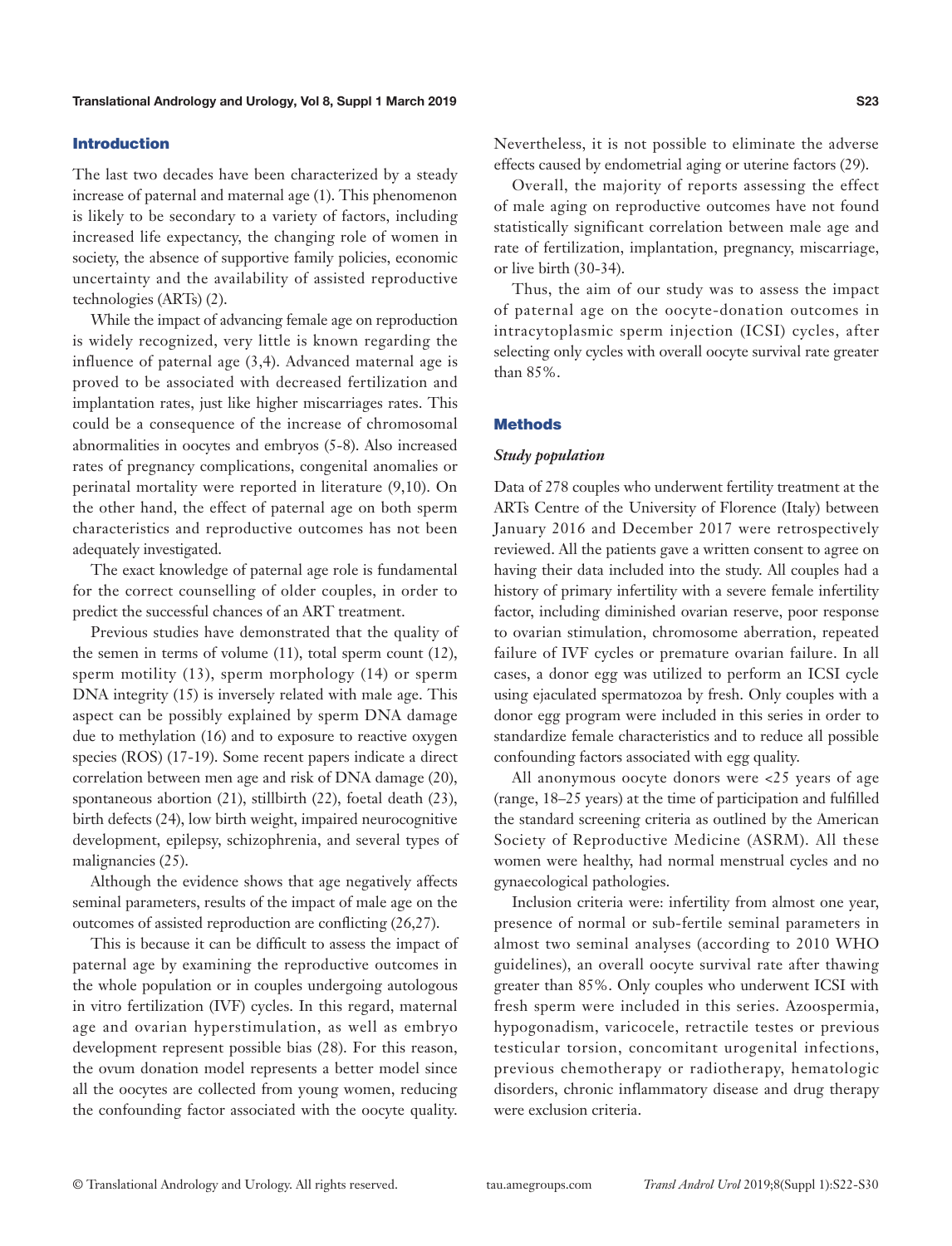All couples performed a complete medical work-up including gynaecological evaluation and andrological assessment. Baseline characteristics of participants included recipient age, male age, height and weight with body mass index (BMI) count, smoking and drinking status. Drug consumption, previous diseases or surgery, history of cryptorchidism, medication, and comorbidities were extrapolated from the medical records. All men underwent a preliminary physical examination to assess testicular size and to exclude anomalies in the seminal tract. The hormonal profile, including follicle stimulating hormone (FSH), luteinizing hormone (LH), total testosterone (TT), estradiol (E2) and prolactin (PRL) was checked in all patients. Genetic screening to detect karyotype anomalies was carried out in all patients. Urine analysis and urine culture was carried out to rule out the presence of urinary tract infections. A semen culture test was performed when leukocyte cells were detected in the seminal fluid. Infection from human immunodeficiency virus, hepatitis B virus, hepatitis C virus, *Cytomegalovirus*, *Treponema pallidum* and *Syphilis* was excluded in all patients.

On the day of ICSI, fresh semen was obtained by masturbation after 3–5 days of sexual abstinence. Abstinence time, volume, pH, viscosity, total sperm count/mL, total sperm motility (progressive motility and non-progressive motility) and normal sperm morphology were the seminal parameters evaluated. Prior to ICSI cycle, spermatozoa underwent *in vitro* capacitation in order to select spermatozoa with good morphology and motility and to remove the seminal plasma. After this process, count/mL and motility were collected.

The study was conducted in accordance with the declaration of Helsinki and after obtaining the institutional review board approval (2018-017 CINECA 10189). The analysis did not require any additional exam and had no impact on patients' health during the study.

The main outcome measures included fertilization rate (FR), cleavage rate (CR), pregnancy rate (PR), miscarriage rate and live birth rate. In order to investigate the impact of paternal age on the outcomes of ICSI, cycles were arbitrarily subdivided according to paternal age in group 1 (≤45 years) and group 2 (>45 years). Moreover, we used 70% FR as cut-off for group distribution according to the international seminar (The Vienna Consensus: report of an expert meeting on the development of ART laboratory performance indicators—ESHRE Special Interest Group of Embryology and Alpha Scientists in Reproductive Medicine), designed to establish consensus on definitions and recommended values for indicators for ART laboratory. Minimum performance values ("competence") and aspirational values ("benchmarks") were recommended for a total of 19 indicators, including 12 key performance indicators (KPIs), five performance indicators (PI) and two benchmarks.

# *Endometrial preparation of recipients, ICSI procedure and outcome measures*

The programmed hormone replacement regimen consisted of oral contraceptive pill (OCP) with a single depot-dose of a GnRH agonist (triptorelin) (Decapeptyl® 3.75, Ipsen Spa, Milan, Italy) on days 20–21 of the cycle, followed by oral estradiol valerate (Progynova®, Bayer, Milan) 2 mg/day from day 2 through 6 of the menstrual cycle, 4 mg/day from days 7 to 10 and 6 mg/day on day 11 until embryo transfer. After endometrial preparation with estrogen, women received progesterone supplementation with 400 mg intravaginal capsules (Progeffik®/Proimetrium®) every 12 hours. Supplementation was started on the evening before the egg thawing and continued until the 10th week of gestation in case of pregnancy. All oocytes that had survived the thawing procedure were submitted for ICSI. Injected oocytes were incubated in 20 µL drops. All the zygotes were evaluated 16–18 hours after ICSI to confirm the presence of two distinct pronuclei. Subsequently, all the embryos were evaluated on days 2, 3, and 5 of the development using an inverted microscope with a Hoffmann modulation contrast system. The following parameters were recorded: number of blastomeres, percentage of fragmentation, variation in blastomere symmetry, presence of multinucleation, and defects in the zona pellucida and cytoplasm. High-quality cleavage-stage embryos were defined as those with all of the following characteristics: four cells on day 2 or 8–10 cells on day 3, <15% fragmentation, symmetric blastomeres, absence of multinucleation, colourless cytoplasm with moderate granulation and no inclusions, absence of perivitelline space granularity, and absence of zona pellucida dysmorphism (classified with the score A). Embryos lacking any of these characteristics were considered to be of low quality (score B–C). To evaluate blastocyst formation, embryos were given a score (1 to 4) according to their degree of expansion and hatching status, as follows: 1, an early blastocyst with a blastocoel that was less than half of the volume of the embryo; 2, a blastocyst with a blastocoel that was greater than half of the volume of the embryo; 3, an expanded blastocyst with a blastocoel that completely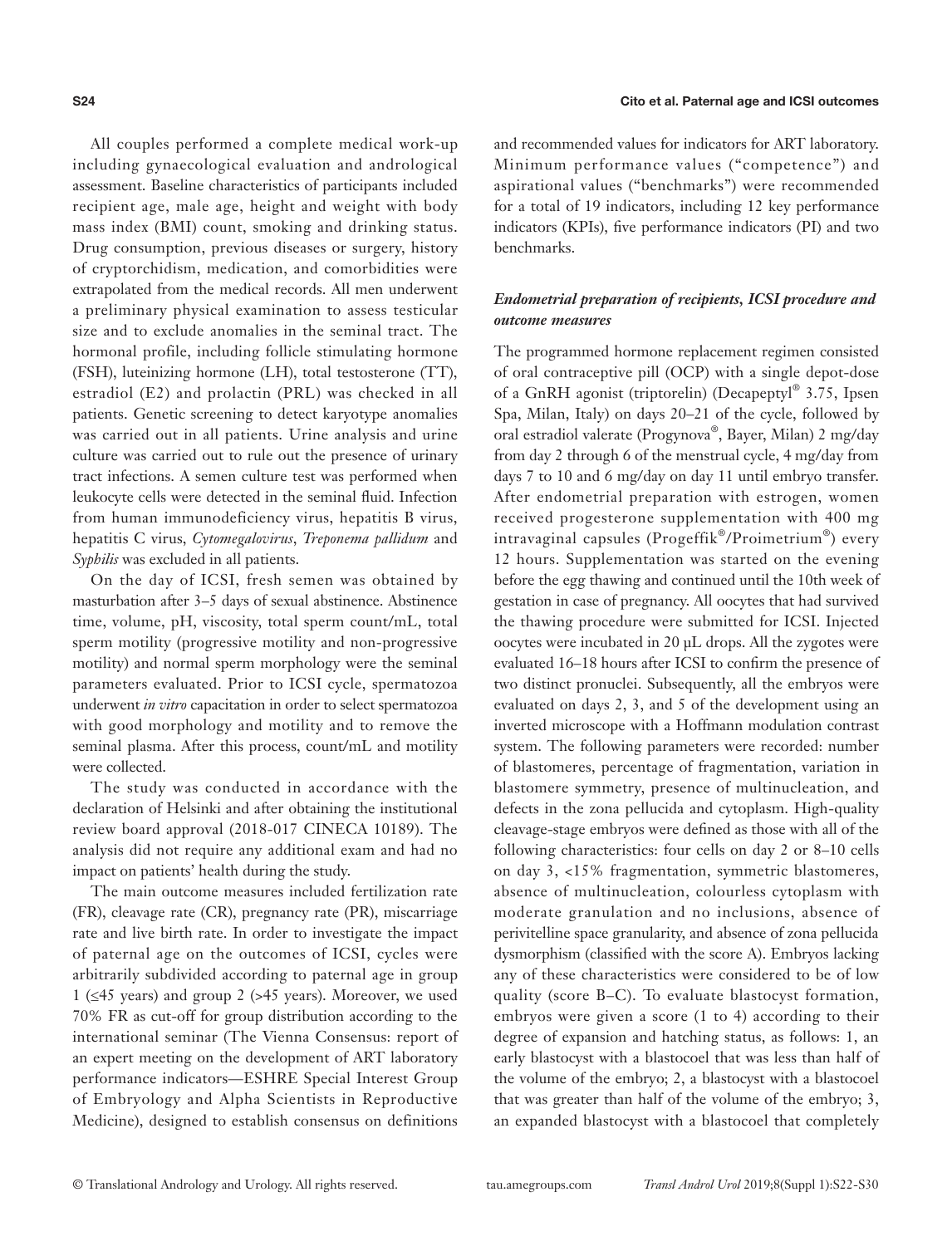#### Translational Andrology and Urology, Vol 8, Suppl 1 March 2019

**Table 1** Baseline characteristics of the study cohort

| Characteristics                                | Number (n=278)      |
|------------------------------------------------|---------------------|
| Male age (years)                               | 44 [31-70]          |
| Recipient age (years)                          | 42 [29-50]          |
| BMI ( $kg/m2$ )                                | 25.76 (24.22-27.76) |
| <b>Smokers</b>                                 | 82 (29.5)           |
| Alcohol use                                    | 74 (26.6)           |
| % oocytes survival rate                        | 100 (90.0-100.0)    |
| Total sperm count (mill/mL)                    | 35.0 (12.0-70.0)    |
| Total sperm motility (%)                       | $60.0(45.0 - 68.0)$ |
| Total sperm count after capacitation (mill/mL) | $10.0(3.0 - 28.0)$  |
| Total sperm motility after capacitation (%)    | 90.0 (75.0-95.0)    |
| Normal sperm morphology (%)                    | $4.0(1.0 - 6.0)$    |
| Semen volume (mL)                              | $3.0(1.9 - 4.0)$    |
| Semen pH                                       | $7.8(7.2 - 8.0)$    |
| Oocyte survival rate (%)                       | 100 [85-100]        |
| Oocytes injected                               | 1,556 (94.8)        |
| Total fertilized oocytes                       | 1,196 (72.8)        |
| No. of embryos obtained                        | 1,052 (64.1)        |
| "Two pronuclear" (2PN) fertilized oocytes      | 1,126 (68.6)        |
| Total fertilization rate (%)                   | $77.1 \pm 0.18$     |
| "Two pronuclear" (2PN) fertilization rate (%)  | 72.6±0.20           |
| Cleavage rate (%)                              | $93.0 + 0.16$       |
| Pregnancy rate                                 | 110 (39.6)          |

Data are presented as median (IQR), n (%), or mean  $\pm$  SD. IQR, interquartile range; BMI, body mass index.

filled the embryo; 4, a hatching blastocyst. Expanded and hatching blastocysts were classified as complete blastocysts. Thereafter, ICSI outcomes, as well as FR, CR and PR were evaluated. The total and normal oocyte FR was calculated by total number of fertilized oocytes and "two-pronuclear" (2PN) fertilized oocytes by the number of injected oocytes, respectively. The CR was calculated by the number of embryos obtained by the number of normal fertilized oocytes. Embryos were transferred into the uterine cavity 48 to 72 or 120 hours after ICSI procedure. At our centre, embryo transfers are performed under transabdominal ultrasound guidance using a Wallace catheter. Our laboratory policy on transfer of donor oocytes embryos is to transfer two embryos, either on day 3 or 5, based on morphology. Supernumerary embryos are frozen. After 14 days, HCG test was performed. Clinical pregnancy was defined by HCG levels above 50 mU/L and documented by transvaginal ultrasound visualization of an intrauterine gestational sac with a heartbeat at around 5–6 weeks of gestation. Pregnancy loss before 20 weeks of gestation and all biochemical pregnancies were considered as miscarriages. Live birth rate was defined as the percentage of all cycles that lead to live birth.

#### *Statistical analysis*

The association between male age and both sperm parameters and reproductive outcomes were analysed. Continuous variables are presented as median and interquartile range (IQR) and differences between groups were assessed by the Student independent *t*-test or the Mann-Whitney U test on the basis of their normal or notnormal distribution, respectively (normality of variables' distribution was tested by the Kolmogorov-Smirnov test). Age-adjusted linear regression analysis was performed to determine the relationship between numeric dependent and independent parameters, and logistic regression analysis was employed to determine significant predictors of pregnancy, FR >70% and cleavage. The study was conducted at a confidence level of 95%. All statistical analyses were completed using Stata software, version 14 (StataCorp. 2015. Stata Statistical Software: Release 14. College Station, TX, USA: StataCorp LP). For all statistical comparisons, significance was considered as P<0.05.

## **Results**

A total of 278 couples were included in the study. Overall, 1,724 frozen donor oocytes were obtained from Spain. After thawing, 1,642 oocytes survived, resulting viable and mature. Median overall oocyte survival rate was 100% (IQR, 85–100%). Baseline characteristics of the study cohort are depicted in *Table 1*. Median male age was 44±5.60 years (IQR, 31–70 years). Group 1 (≤45 years) included 166 men, group 2 (>45 years) 112 men. Recipients had a median age of 42±3.62 years (IQR, 29–50 years). No men suffered from medical conditions such as diabetes, cardiovascular disease and cancers. At baseline, all hormonal parameters collected were in the normal range. Mean right testicular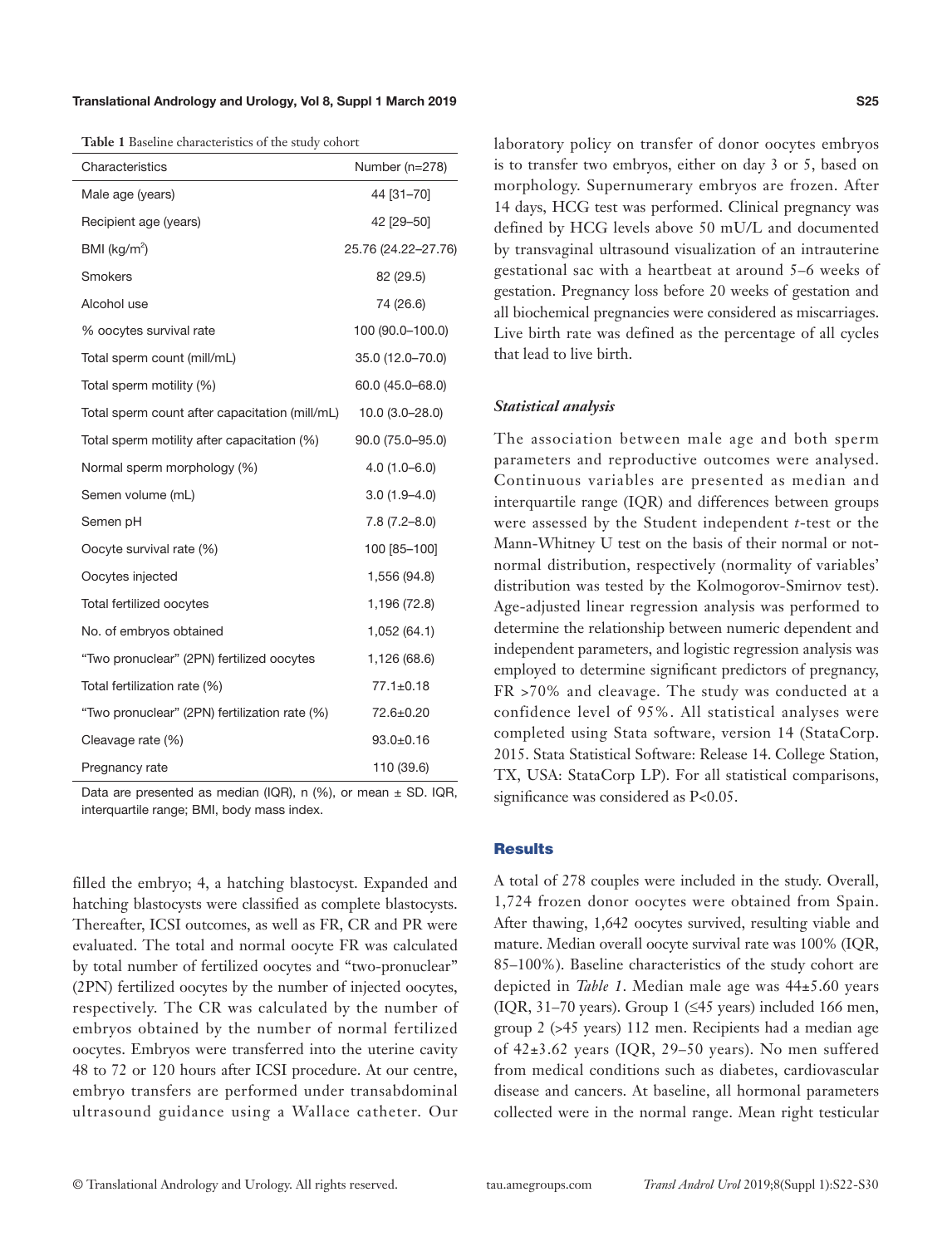| Variables                                   | Fertilization rate $<$ 70% (n=64) | Fertilization rate $\geq 70\%$ (n=75) | P value |
|---------------------------------------------|-----------------------------------|---------------------------------------|---------|
| Male age (years)                            | 45.0 (41.5-49.0)                  | 42.0 (39.0-45.0)                      | < 0.01  |
| Woman age (years)                           | 42.0 (41.0-46.0)                  | 42.0 (40.0-42.0)                      | 0.08    |
| Total sperm concentration                   | $31.0(11.5 - 64.5)$               | 38.0 (12.0-74.0)                      | 0.52    |
| Total sperm motility (%)                    | 60.0 (45.0-65.0)                  | 60.0 (50.0-70.0)                      | 0.50    |
| Total sperm motility after capacitation (%) | 90.0 (81.0-95.0)                  | 90.0 (70.0-95.0)                      | 0.12    |
| <b>Smokers</b>                              | 46 (35.94)                        | 36(24.0)                              | 0.12    |
| Alcohol use                                 | 36 (28.12)                        | 38 (25.33)                            | 0.71    |
| BMI                                         | 25.74 (24.2-27.9)                 | 25.76 (24.33-27.7)                    | 0.88    |

Data are presented as median (IQR) or n (%). IQR, interquartile range; BMI, body mass index.

**Table 3** Multivariate logistic regression analysis for factors associated with fertilization rate, cleavage rate and pregnancy rate

| Factors                   | Fertilization rate  |         | Cleavage rate       |         | Pregnancy rate      |         |
|---------------------------|---------------------|---------|---------------------|---------|---------------------|---------|
|                           | OR (95% CI)         | P value | OR (95% CI)         | P value | OR (95% CI)         | P value |
| Male age                  | $0.87(0.8 - 0.9)$   | < 0.01  | $1.04(0.94 - 1.15)$ | 0.417   | $0.98(0.91 - 1.07)$ | 0.70    |
| Female age                | 1.00 (0.9–1.1)      | 0.96    | $0.92(0.78 - 1.07)$ | 0.298   | $0.92(0.81 - 1.05)$ | 0.23    |
| Total sperm concentration | $1.00(0.99 - 1.01)$ | 0.75    | $0.99(0.98 - 1.00)$ | 0.375   | $0.99(0.98 - 1.0)$  | 0.74    |
| <b>BMI</b>                | $0.98(0.87 - 1.11)$ | 0.83    | $0.92(0.80 - 1.06)$ | 0.285   | $1.05(0.93 - 1.19)$ | 0.41    |
| Smoke, yes vs. no         | $0.44(0.20 - 1.00)$ | 0.05    | $1.03(0.38 - 2.74)$ | 0.955   | $0.78(0.35 - 1.74)$ | 0.55    |
| Alcohol, yes vs. no       | $1.10(0.49 - 2.47)$ | 0.82    | $1.12(0.42 - 3.02)$ | 0.816   | 1.76 (0.79-3.91)    | 0.17    |

OR, odds ratio; BMI, body mass index.

volume, detected by Prader orchidometer scale was 18 mL (IQR, 10–25 mL), while mean left testicular volume was 17 mL (IQR, 6–25 mL). All patients had a normal urine analysis with a negative urine-culture and semen culture. Screening for sexual transmitted diseases was negative in all patients. Two hundred and seventy-eight fresh ICSI cycles were performed. "2PN" FR was 72.6%±0.20%. CR was 93.0%±0.16%. Clinical pregnancy per cycle was obtained in 110/278 cycles (overall PR, 39.6%). Miscarriage rate was 25.5%. Live birth rate per cycles was 29.5%. The great majority (89.2%) of the embryo transfers were performed on day 3. As shown in *Table 2*, comparison between group 1 and group 2 and FRs demonstrated a strong correlation with "2PN" FR, resulting 80.0% (IQR, 67.0–83.0%) and 67.0% (IQR, 50.0–80.0%) respectively (P<0.01). In addition, there were no significant differences between the two groups with respect to seminal parameters, except for a relationship between advanced male age and reduced total

sperm motility (P=0.02).

As depicted in *Table 3*, the multivariate logistic regression analysis confirmed that there is a strong correlation between male age and FR (OR 0.87; P<0.01). CR and PR were not found to be related significantly with paternal age (P=0.417, 0.70 respectively). It was highlighted just a mild correlation between smokers (29.5%) and FR (OR 0.44; P=0.05). Comparison of clinical variables according to male age confirmed the significant association between "2PN" FR and age groups (P<0.01) (*Table 4*). Overall, comparison of clinical variables according to FR revealed that median BMI, smoking status and alcohol consumption were not related with FR (P=0.88, 0.12, 0.71 respectively) (*Table 2*).

### **Discussion**

Nowadays, the analysis of the association between male age and ART outcomes represents an important debated issue.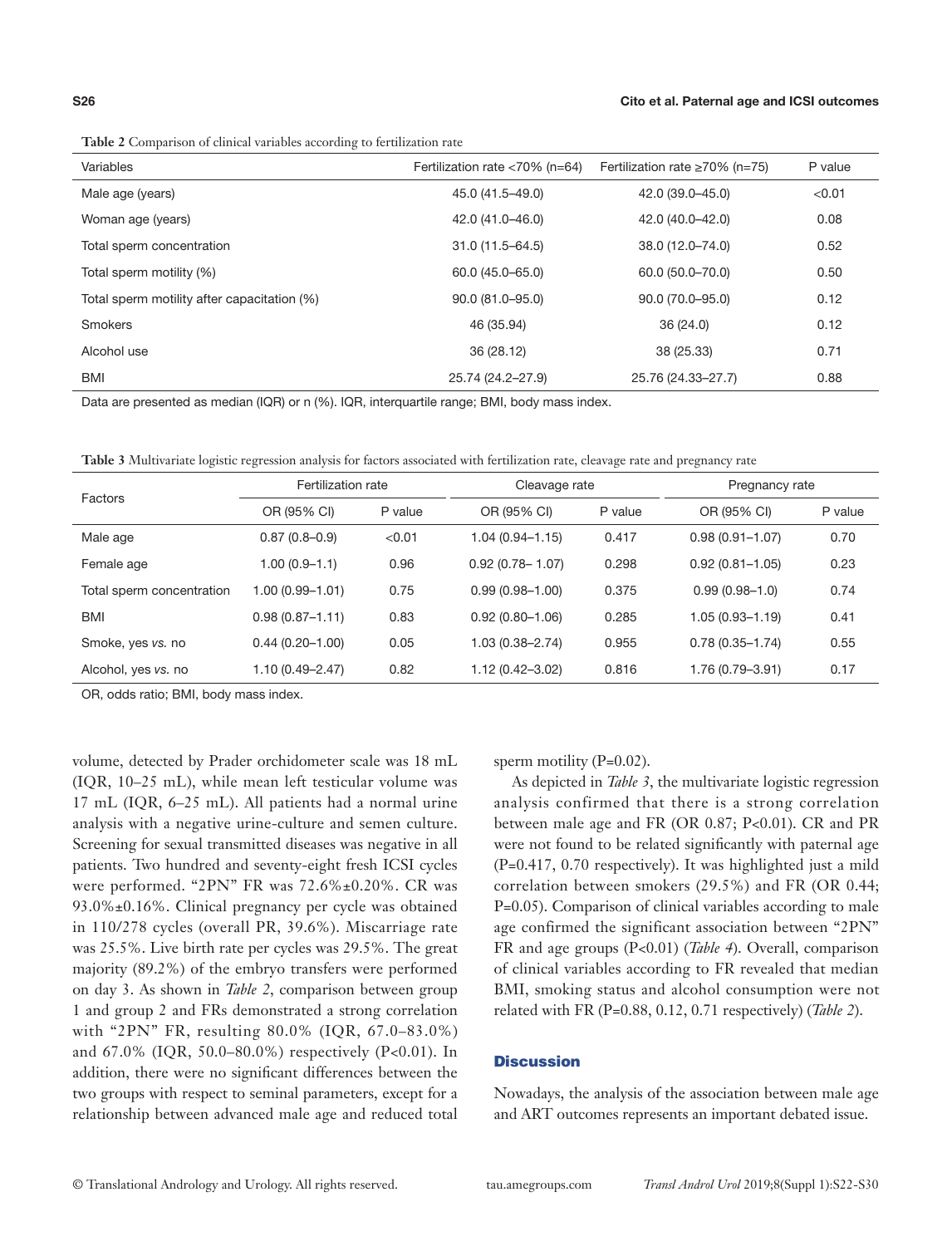#### Translational Andrology and Urology, Vol 8, Suppl 1 March 2019

**Table 4** Comparison of clinical variables according to male age

| Variables                                         | Age $\leq$ 45 years (n=166) | Age $>45$ years (n=112) | P value |
|---------------------------------------------------|-----------------------------|-------------------------|---------|
| Total sperm concentration (million/mL)            | 32.0 (11.0-66.0)            | 39.0 (14.5-79.0)        | 0.43    |
| Total sperm motility (%)                          | 60.0 (50.0-70.0)            | 52.5 (45.0-65.0)        | 0.02    |
| Total sperm count after capacitation (million/mL) | $9.0(3.0-19.0)$             | 12.0 (4.0-28.0)         | 0.52    |
| Total sperm motility after capacitation (%)       | $90.0 (80.0 - 95.0)$        | 90.0 (70.0-95.0)        | 0.64    |
| Normal sperm morphology (%)                       | $5.0(1.0 - 6.0)$            | $3.0(1.0 - 5.0)$        | 0.20    |
| Semen volume (mL)                                 | $4.0(2.0 - 6.0)$            | $2.0(1.0-4.0)$          | 0.30    |
| Smokers                                           | 56 (33.73)                  | 26 (23.21)              | 0.18    |
| Alcohol use                                       | 40 (24.10)                  | 34 (30.36)              | 0.41    |
| <b>BMI</b>                                        | 25.79 (24.33-28.07)         | 25.51 (24.04-27.53)     | 0.45    |
| Fertilization rate 2PN (%)                        | 80.0 (67.0-83.0)            | 67.0 (50.0-80.0)        | < 0.01  |
| Pregnancy rate (%)                                | 72 (43.37)                  | 38 (33.93)              | 0.26    |
| Miscarriage rate (%)                              | 20 (27.78)                  | 8(21.05)                | 0.31    |
| Live birth rate (%)                               | 52 (31.33)                  | 30 (26.79)              | 0.28    |

Data are presented as median (IQR) or n (%). 2PN, two pronuclear; IQR, interquartile range; BMI, body mass index.

This retrospective study confirmed the impact of paternal age on reproductive outcomes of ICSI cycles with donor oocytes. Indeed, the results demonstrated a significant decline in FRs with advancing paternal age, in contrast with the evidences shown by the majority of previous studies.

Recently, various authors have focused on this topic (26-35). Overall, the majority did not identify a statistically significant association between paternal age and IVF outcomes. In particular, Bellver *et al.*, in their study cohort including 1,412 IVF cycles, did not find any correlation between paternal age, implantation and FRs (26). Girsh *et al.* showed a tendency for decreased PR with advanced paternal age, but in this series no data about recipient's age are available (33). A statistically significant correlation between advancing paternal age and FR was identified only in two studies. In particular, Duran *et al.* reported a statistically significantly reduced FR with advancing male age only in the ICSI case (12). Luna *et al.* instead found a statistically significantly lower rate of fertilization by conventional insemination in men older than 50 years, but no differences in the outcome of ICSI cycles (34).

In the current study, FRs were significantly lower in men older than 45 years (P<0.001). However, statistical association between paternal age and other IVF outcomes, including cleavage and PRs, was not detected. We arbitrarily divided men into two age groups ( $>$  or  $\leq$ 45 years) in agreement with some previous data available in literature, suggesting an increased male-related infertility in men >40 of years (36).

Although the precise mechanism of how paternal age influences the IVF outcomes still remains unknown, previous research suggested that advancing age has several effects on DNA damage, chromatin integrity, gene mutations and aneuploidy in spermatozoa (37,38). Since it is generally accepted that part of the damaged sperm DNA can be repaired by the oocyte (39), the extent of DNA damage beyond the point of repair by the young oocyte could explain the impact of male age on severe male factor infertility. Moreover, an increased number of mutations in the sperm of older fathers may have subsequently increased adverse embryo development and IVF outcomes (37).

How shown by several studies, increasing male age could be associated with infertility (40), as well as decreased semen motility and volume (19,41). The largest of the studies demonstrated a significant relationship between paternal age and all sperm parameters analysed: for every additional 5 years of age, sperm volume decreased by 0.22 mL (P<0.001), concentration increased by 3.1 million sperm/mL (P=0.003), and percentage of motile spermatozoa decreased by  $1.2\%$  (P<0.001) (35). In our study, we found decreased semen volume and motility with increasing age, but we detected a statistically significant association between male age and total sperm motility (P=0.02).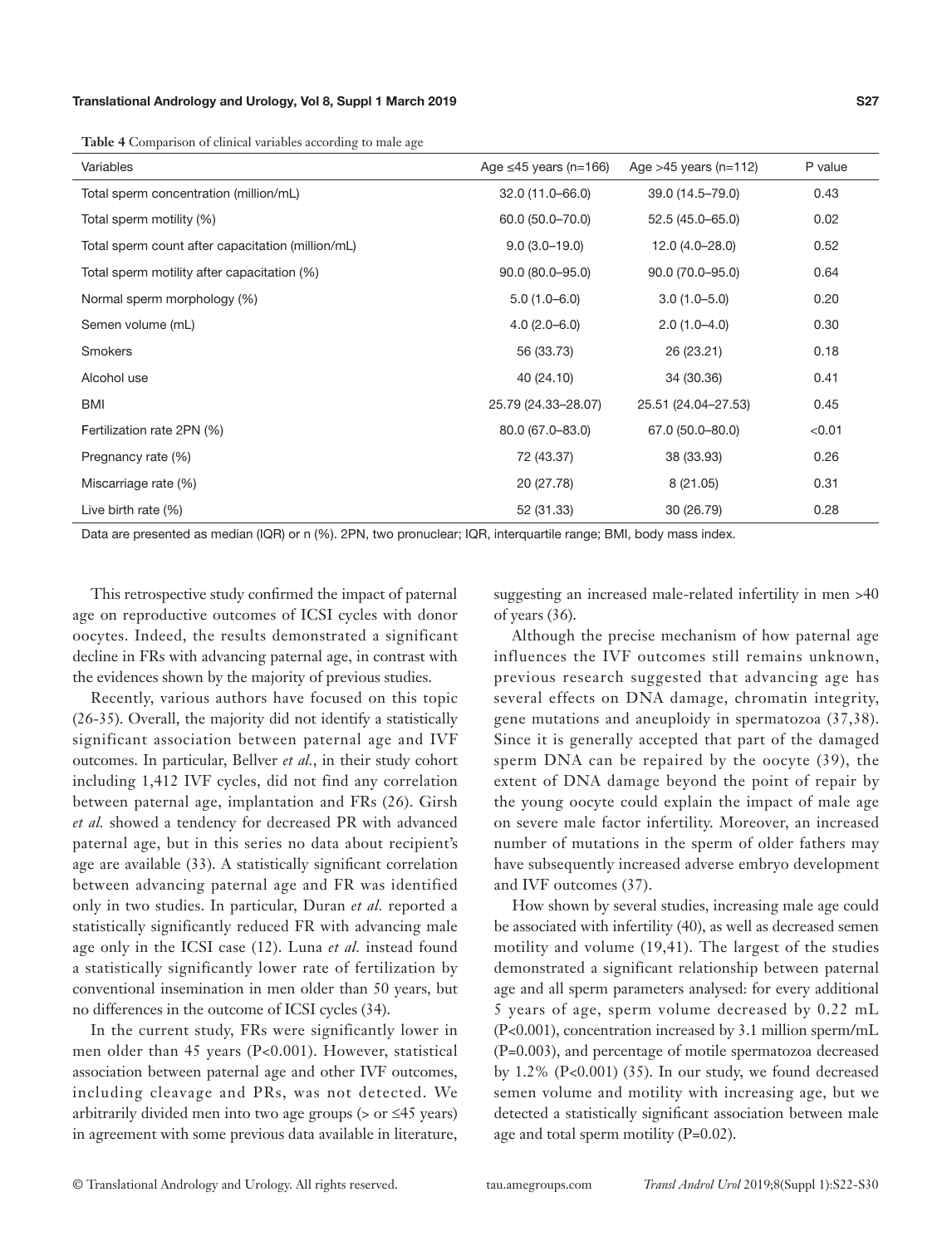We took as a reference the KPIs established in Vienna Consensus (ESHRE, 2017) and in the previous Alpha Consensus meeting (Alpha Scientists In Reproductive Medicine, 2012). Therefore, FR greater or equal to 70% was considered optimal, and the less than 70% was suboptimal.

In the current series, we selected cycles with overall oocyte survival rate greater than 85%, in order to reduce possible bias. The oocyte donation program represents a good method to reduce the confounding factors, since the quality of donor oocytes should be considered excellent. Nevertheless, other factors related to recipient's age play a key role in ICSI success, such as the endometrial factor that could affect the outcome through implantation success (42,43). Since our recipients had a median age of 42 years, the endometrial receptivity could become a determinant of clinical pregnancy and explain the absence of correlation between male age and PR, how shown in our records.

In the current study the impact of BMI, smoking status and drinking habits on the outcomes of ICSI were analyzed (44). However, no significant correlation was found.

The current series has some strength and limitations. One strength was the inclusion of cycles with oocyte survival rate greater than 85%. As a result, the sample size of our study cohort was small. The standardization of donor stimulation protocols, recipients' endometrial preparation and sperm sample evaluation strengthens our results.

However, further larger prospective studies are needed to investigate the relationship between sperm DNA damage, aneuploidy, gene mutations, chromatin integrity and reproductive outcomes in older couples.

## **Conclusions**

This study showed the significant role of paternal age in determining the outcomes of ICSI when the oocytes are young and healthy. FR seemed to be the major determinant of morphological embryo quality in IVF cycles. Accordingly, it would be recommended to pay more emphasis on the advancing male age when counselling older couples who undergo egg donation program.

### Acknowledgements

None.

# Footnote

*Conflicts of Interest:* The authors have no conflicts of interest to declare.

*Ethical Statement:* The study was conducted in accordance with the declaration of Helsinki and after obtaining the institutional review board approval (2018-017 CINECA 10189). Written informed consent was obtained from all the patients for publication of this manuscript and any accompanying images.

### **References**

- 1. Mathews TJ, Hamilton BE. Mean age of mother, 1970- 2000. Natl Vital Stat Rep 2002;51:1-13.
- 2. Mills M, Rindfuss RR, McDonald P, et al. Why do people postpone parenthood? Reasons and social policy incentives. Hum Reprod Update 2011;17:848-60.
- 3. Dain L, Auslander R, Dirnfeld M. The effect of paternal age on assisted reproduction outcome. Fertil Steril 2011;95:1-8.
- 4. Sartorius GA, Nieschlag E. Paternal age and reproduction. Hum Reprod Update 2010;16:65-79.
- 5. Angell RR. Aneuploidy in older women. Higher rates of aneuploidy in oocytes from older women. Hum Reprod 1994;9:1199-200.
- 6. Meldrum DR. Female reproductive aging ovarian and uterine factors. Fertil Steril 1993;59:1-5.
- 7. Munné S, Alikani M, Tomkin G, et al. Embryo morphology, developmental rates, and maternal age are correlated with chromosome abnormalities. Fertil. Steril 1995;64:382-91.
- 8. Wood C, Calderon I, Crombie A. Age and fertility: results of assisted reproductive technology in women over 40 years. J Assist Reprod Genet 1992;9:482-4.
- 9. Maheshwari A, Hamilton M, Bhattacharya S. Effect of female age on the diagnostic categories of infertility. Hum Reprod 2008;23:538-42.
- 10. Heffner LJ. Advanced maternal age—how old is too old? N Engl J Med 2004;351:1927-9.
- 11. Brahem S, Mehdi M, Elghezal H, et al. The effects of male aging on semen quality, sperm DNA fragmentation and chromo- somal abnormalities in an infertile population. J Assist Reprod Genet 2011;28:425-32.
- 12. Duran EH, Dowling-Lacey D, Bocca S, et al. Impact of male age on the outcome of assisted reproductive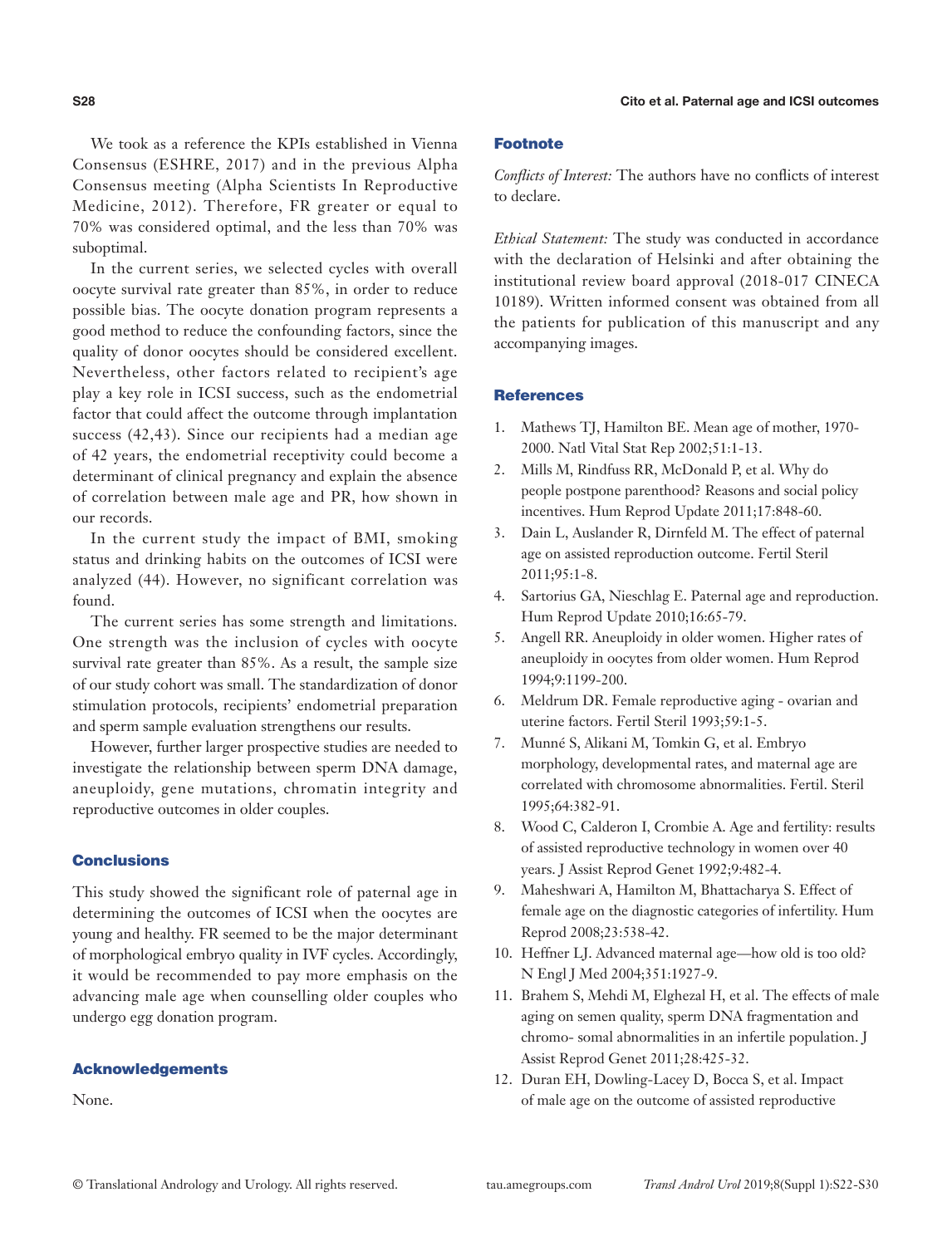#### Translational Andrology and Urology, Vol 8, Suppl 1 March 2019

technology cycles using donor oocytes. Reprod BioMed Online 2010;20:848-56.

- 13. Schwartz D, Mayaux MJ, Spira A, et al. Semen characteristics as a function of age in 833 fertile men. Fertil Steril 1983;39:530-5.
- 14. Spandorfer SD, Avrech OM, Colombero LT, et al. Effect of paternal age on fertilization and pregnancy characteristics in couples treated by intracytoplasmic sperm injection. Hum Reprod 1998;13:334-8.
- 15. Moskovtsev SI, Willis J, Mullen JB. Age-related decline in sperm deoxyribonucleic acid integrity in patients evaluated for male infertility. Fertil Steril 2006;85:496-9.
- 16. Flanagan JM, Popendikyte V, Pozdniakovaite N, et al. Intra- and interindividual epigenetic variation in human germ cells. Am J Hum Genet 2006;79:67-84.
- 17. Cocuzza M, Athayde KS, Agarwal A, et al. Age-related increase of reactive oxygen species in neat semen in healthy fertile men. Urology 2008;71:490-4.
- 18. Ford WC, North K, Taylor H, et al. Increasing paternal age is associated with delayed conception in a large population of fertile couples: evidence for declining fecundity in older men. The ALSPAC Study Team (Avon Longitudinal Study of Pregnancy and Childhood). Hum Reprod 2000;15:1703-8.
- 19. Kidd SA, Eskenazi B, Wyrobek AJ. Effects of male age on semen quality and fertility: a review of the literature. Fertil Steril 2001;75:237-48.
- 20. Schmid TE, Eskenazi B, Baumgartner A, et al. The effects of male age on sperm DNA damage in healthy nonsmokers. Hum Reprod 2007;22:180-7.
- 21. Slama R, Bouyer J, Windham G, et al. Influence of paternal age on the risk of spontaneous abortion. Am J Epidemiol 2005;161:816-23.
- 22. Astolfi P, De Pasquale A, Zonta LA. Late paternity and stillbirth risk. Hum Reprod 2004;19:2497-501.
- 23. Andersen AM, Vastrup P, Wohlfahrt J, et al. Fever in pregnancy and risk of fetal death. Results from the better health for mother and child-project. Ugeskr Laeger 2004;166:53-6.
- 24. Yang Q, Wen SW, Leader A, et al. Paternal age and birth defects: how strong is the association? Hum Reprod 2007;22:696-701.
- 25. Choi JY, Lee KM, Park SK, et al. Association of paternal age at birth and the risk of breast cancer in offspring: a case control study. BMC Cancer 2005;5:143.
- 26. Bellver J, Garrido N, Remohi J, et al. Influence of paternal age on assisted reproduction outcome. Reprod. Biomed. Online 2008;17:595-604.
- 27. Campos I, Gomez E, Fernandez-Valencia AL, et al. Effects of men and recipients' age on the reproductive outcome of an oocyte donation program. J Assist Reprod Genet 2008;25:445-52.
- 28. Garcia-Velasco JA, Isaza V, Caligara C, et al. Factors that determine discordant outcome from shared oocytes. Fertil Steril 2003;80:54-60.
- 29. Pritts EA, Parker WH, Olive DL. Fibroids and infertility: an updated systematic review of the evidence. Fertil Steril 2009;91:1215-23.
- 30. Gallardo E, Simon C, Levy M, et al. Effect of age on sperm fertility potential: oocyte donation as a model. Fertil Steril 1996;66:260-4.
- 31. Paulson RJ, Milligan RC, Sokol RZ. The lack of influence of age on male fertility. Am J Obstet Gynecol 2001;184:818-22.
- 32. Frattarelli JL, Miller KA, Miller BT, et al. Male age negatively impacts embryo development and reproductive outcome in donor oocyte assisted reproductive technology cycles. Fertil Steril 2008;90:97-103.
- 33. Girsh E, Katz N, Genkin L, et al. Male age influences oocyte-donor program results. J Assist Reprod Genet 2008;25:137-43.
- 34. Luna M, Finkler E, Barritt J, et al. Paternal age and assisted reproductive technology outcome in ovum recipients. Fertil Steril 2009;92:1772-5.
- 35. Beguería R, Garcia D, Obradors A, et al. Paternal age and assisted reproductive outcomes in ICSI donor oocytes: is there an effect of older fathers? Hum Reprod 2014;29:2114-22.
- 36. Hassan MA, Killick SR. Effect of male age on fertility: evidence for the decline in male fertility with increasing age. Fertil Steril 2003;79 Suppl 3:1520-7.
- 37. Sartorelli EM, Mazzucatto LF, de Pina-Neto JM. Effect of paternal age on human sperm chromosomes. Fertil Steril 2001;76:1119-23.
- 38. Sloter E, Nath J, Eskenazi B, et al. Effects of male age on the frequencies of germinal and heritable chromosomal abnormalities in humans and rodents. Fertil Steril 2004;81:925-43.
- 39. Aitken RJ, De Iuliis GN. Origins and consequences of DNA damage in male germ cells. Reprod Biomed Online 2007;14:727-33.
- 40. de La Rochebrochard E, Thonneau P. Paternal age >or=40 years: an important risk factor for infertility. Am J Obstet Gynecol 2003;189:901-5.
- 41. Eskenazi B, Wyrobek AJ, Sloter E, et al. The association of age and semen quality in healthy men. Hum Reprod